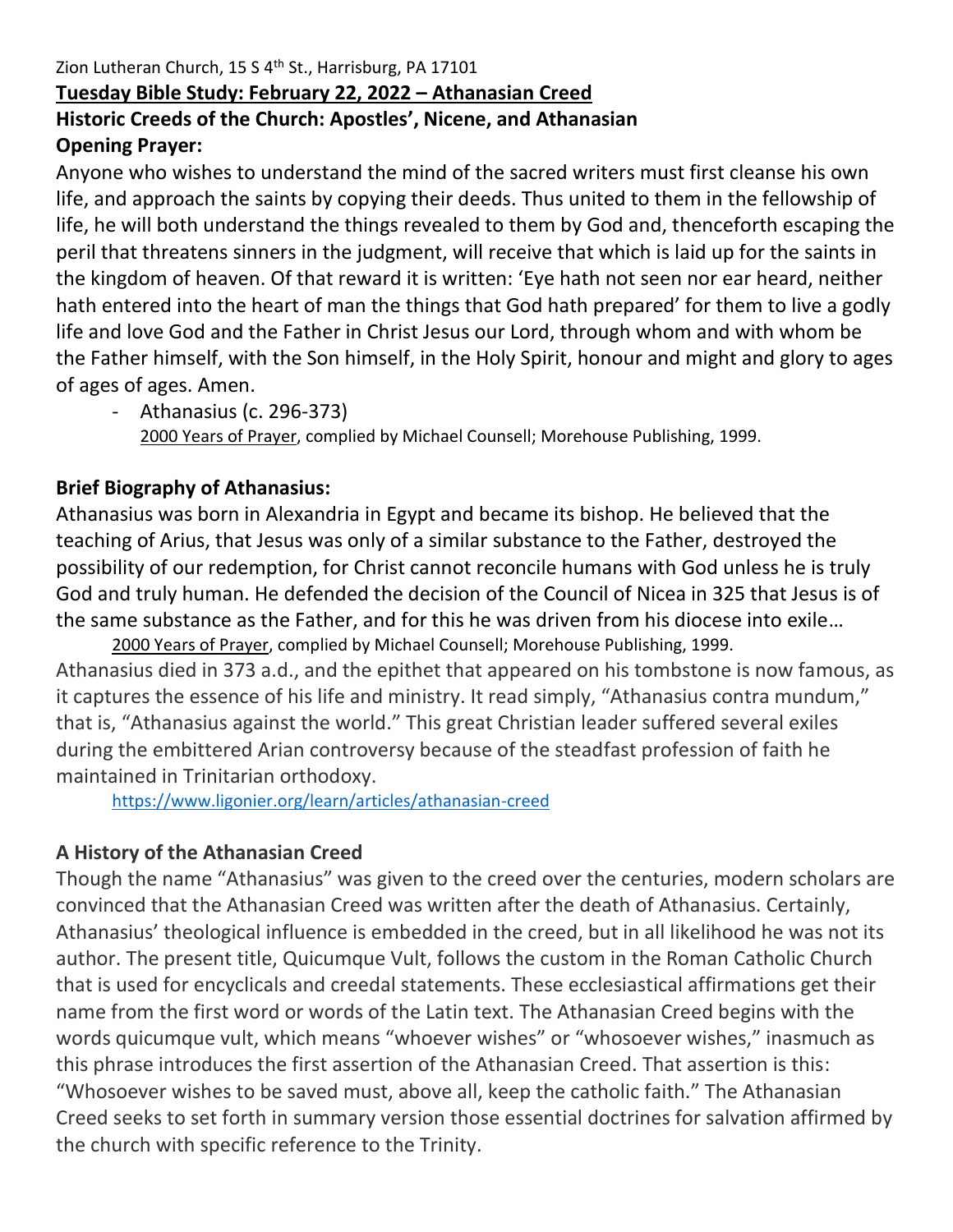With respect to the history of the origins of the Athanasian Creed, it is generally thought now that the creed was first written in the fifth century  $-$  though the seventh century is also given its due, since the creed does not show up in the annals of history until 633 at the fourth council of Toledo. It was written in Latin and not in Greek. If written in the fifth century, several possible authors have been mentioned because of the influence of their thought including Ambrose of Milan and Augustine of Hippo, but it likely was the French saint, Vincent of Lérins.

<https://www.ligonier.org/learn/articles/athanasian-creed>

#### **The Athanasian Creed in the Twentieth Century:**

… during the course of the twentieth century there was a radical, though unofficial, change in the status of the Creed in the Church of England… it became the neglected creed, the creed that was increasingly simply not used in the Church's public worship.

In the absence of any detailed research on the topic, we cannot precisely say why this change took place. However, six reasons seem likely.

First, during this period any notion of eternal damnation became increasingly contested and for this reason, the damnatory clauses have continued to be a stumbling block preventing people from accepting or using the Creed…

Fourthly, during this period there was an increasing emphasis on the importance of ecumenism and the Apostles and Nicene Creeds, rather than the Athanasian Creed, came to be seen as the two key ecumenical statements of faith which the churches should employ…

The Athanasian Creed (Anglican Foundations) by Martin Davie; Latimer Trust, 2019.

# **Biblical References for Selected Lines of the Athanasian Creed**

Compiled by<http://www.redeemedsb.org/blog/2016/6/23/assessment-of-the-athanasian-creed>

The above blog lists Scripture references for the entire Creed. The Bible verses are ESV translation.

# *1) Whoever wants to be saved should above all cling to the catholic faith.*

John 14:6- <sup>6</sup> Jesus said to him, "I am the way, and the truth, and the life. No one comes to the Father except through me.

Acts 4:12-<sup>12</sup> And there is salvation in no one else, for there is no other name under heaven given among men by which we must be saved."

**Romans 3:23**- **<sup>23</sup>** for all have sinned and fall short of the glory of God,

**Romans 10:13**- **<sup>13</sup>** For "everyone who calls on the name of the Lord will be saved."

Hebrews 11:6- <sup>6</sup> And without faith it is impossible to please him, for whoever would draw near to God must believe that he exists and that he rewards those who seek him.

# *2) Whoever does not guard it whole and inviolable will doubtless perish eternally.*

Matthew 25:46-<sup>46</sup> And these will go away into eternal punishment, but the righteous into eternal life."

**Mark 9:43**- **<sup>43</sup>** And if your hand causes you to sin, cut it off. It is better for you to enter life crippled than with two hands to go to hell, to the unquenchable fire.